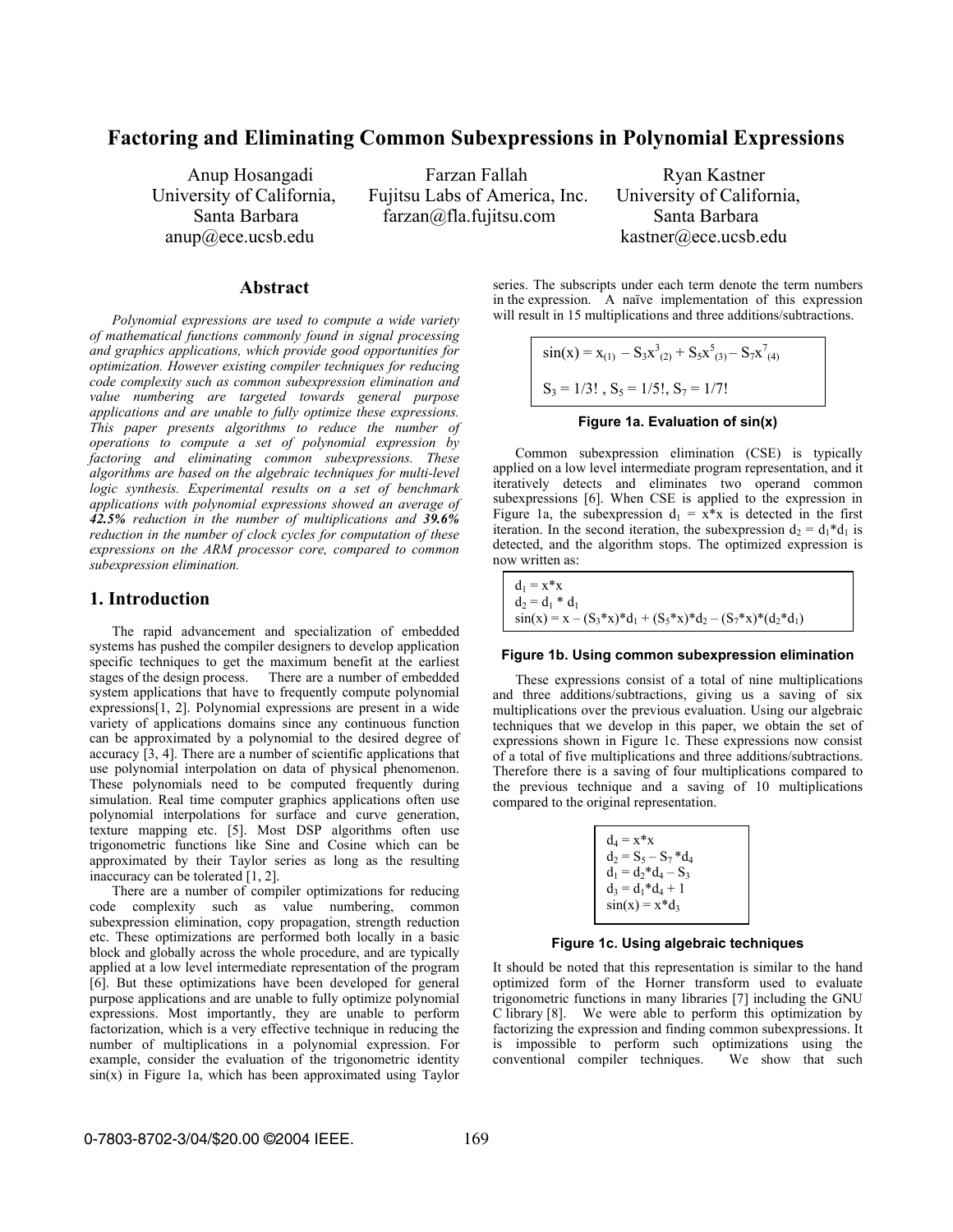optimizations can be done automatically for any set of arithmetic expressions using algebraic techniques.

 Decomposition and factoring are the major techniques in multi-level logic synthesis, and are used to reduce the number of literals in a set of Boolean expressions [9, 10]. In this paper, we show how the same concepts can be used to reduce the number of operations in a set of arithmetic expressions.

The main contributions of our paper are:

- Transformation of the set of arithmetic expressions that allow us to detect all possible common subexpressions and factors.
- Algorithms to find the best set of factors and common subexpressions to reduce number of operations.
- Experimental results on a set of benchmark applications where we show the superiority of our technique over CSE and Horner transform.

 The rest of the paper is organized as follows. Section 2 presents the transformation of polynomial expressions. Section 3 presents algorithms to optimize the transformed polynomials. We present some related work on arithmetic expressions in Section 4. Experimental results are presented in Section 5. We conclude and talk about future work in Section 6.

# **2. Transformation of Polynomial Expressions**

The goal of this section is to introduce our matrix representation of arithmetic expressions and their transformations that allow us to perform our optimizations. The transformation is achieved by finding a subset of all subexpressions and writing them in matrix form.

#### **2.1 Representation of polynomial expressions**

Each polynomial expression is represented by an integer matrix where there is one row for each product term (cube), and one column for each variable/constant in the matrix. Each element  $(i, j)$  in the matrix is a non-negative integer that represents the exponent of the variable j in the product term i. There is an additional field in each row of the matrix for the sign  $(+/-)$  of the corresponding product term. For example, the expression for  $sin(x)$  is represented as shown in Figure 2.

| $+/-$ | $\boldsymbol{\mathrm{X}}$ | $S_3$ | $\frac{\overline{S_5}}{0}$ | $S_7$ |
|-------|---------------------------|-------|----------------------------|-------|
|       |                           | 1)    |                            | 0     |
|       |                           |       | 0                          | 0     |
| $\pm$ |                           | n     |                            | 0     |
|       |                           |       | J                          |       |

**Figure 2. Matrix representation of polynomial expressions** 

# **2.2 Definitions**

 We use the following terminology to explain our technique. A **literal** is a variable or a constant (e.g. a, b, 2, 3.14…). A **cube** is a product of the variables each raised to a non-negative integer power. In addition, each cube has a positive or a negative sign associated with it. Examples of cubes are  $+3a^2b$ ,  $-2a^3b^2c$ . An **SOP** representation of a polynomial is the sum of the cubes  $(+3a^2b +$  $(-2a^3b^2c) + ...$ ). An SOP expression is said to be **cube-free** if there is no cube that divides all the cubes of the SOP expression. For a polynomial P and a cube c, the expression P/c is a **kernel** if it is cube-free and has at least two terms (cubes). For example in the expression P =  $3a^2b - 2a^3b^2c$ , the expression P/  $(a^2b) = (3 -$ 2abc) is a kernel. The cube that is used to obtain a kernel is called a **co-kernel**. In the above example the cube  $a^2b$  is a co-kernel. The literals, cubes, kernels and co-kernels are represented in matrix form in our technique.

#### **2.3 Generation of kernels and co-kernels**

The importance of kernels is illustrated by the following theorem [9].

**Theorem:** Two expressions f and g have a common multiple cube divisor if and only if there are two kernels  $K_f$  and  $K_g$ belonging to the set of kernels generated for f and g respectively having a multiple cube intersection.

 Therefore by finding kernel intersections we can find all multiple term common subexpressions. The product of the kernel and its corresponding co-kernel gives back the original terms that the kernel covers. Therefore a kernel and its corresponding cokernel provide a possible factorization opportunity. Since the set of kernels is much smaller than the set of all divisors, finding intersections amongst kernels leads to an efficient algorithm.

The algorithm for extracting all kernels and co-kernels of a set of polynomial expressions is shown in Figure 3. This algorithm is analogous to kernel generation algorithms in [9], and has been generalized to handle polynomial expressions. The main difference is the way division is performed in our technique, where the values of the elements in the divisor are subtracted from the suitable set of rows in the dividend. Besides, several key steps in the algorithm have been modified to handle polynomial expressions of any order.

The recursive algorithm **Kernels** is called for each expression with the literal index 0 and the cube d which is the co-kernel extracted up to this point, initialized to  $\varphi$ . The recursive nature of the algorithm extracts kernels and co-kernels within the kernel extracted and returns when there are no kernels present.

The algorithm **Divide** is used to divide an SOP expression by a cube d. It first collects those rows that contain cube d (those rows R such that all elements  $R[i] \ge d[i]$ ). The cube d is then subtracted from these rows and these rows form the quotient.

The biggest cube dividing all the cubes of an SOP expression is the cube C with the greatest literal count (literal count of C is  $\sum C[i]$ ) that is contained in each cube of the expression. i

The algorithm **Merge** is used to find the product of the cubes  $d$ , C and  $L_i$  and is done by adding up the corresponding elements of the cubes.

In addition to the kernels generated from the recursive algorithm, the original expression is also added as a kernel with co-kernel '1'. Passing the index i to the Kernels algorithm, checking for  $L_k \notin C$  and iterating from literal index i to |L| (total number of literals) in the for loop are used to prevent the same kernels from being generated again.

As an example, consider the expression  $F = sin(x)$  in Figure 1a. The literal set is  ${L} = {x, S_3, S_5, S_7}$ . Dividing first by x gives  $F_t = (1 - S_3x^2 + S_5x^4 - S_7x^6)$ . There is no cube that divides it completely, so we record the first kernel  $F_1 = F_t$  with co-kernel x. In the next call to Kernels algorithm dividing F by x gives  $F_t$  =  $-S_3x + S_5x^3 - S_7x^5$ . The biggest cube dividing this completely is C  $=$  x. Dividing  $F_t$  by C gives our next kernel  $F_1 = (-S_3 + S_5x^2 S_7x^4$ ) and the co-kernel is  $x^*x^*x = x^3$ . In the next iteration we obtain the kernel  $S_5 - S_7x^2$  with co-kernel  $x^5$ . Finally we also record the original expression for  $sin(x)$  with co-kernel '1'. The set of all co-kernels and kernels generated are

 $[x](1 - S_3x^2 + S_5x^4 - S_7x^6);$   $[x^3](-S_3 + S_5x^2 - S_7x^4);$  $[x^{5}](S_{5} - S_{7}x^{2})$ ; [1](x - S<sub>3</sub>x<sup>3</sup> + S<sub>5</sub>x<sup>5</sup> - S<sub>7</sub>x<sup>7</sup>);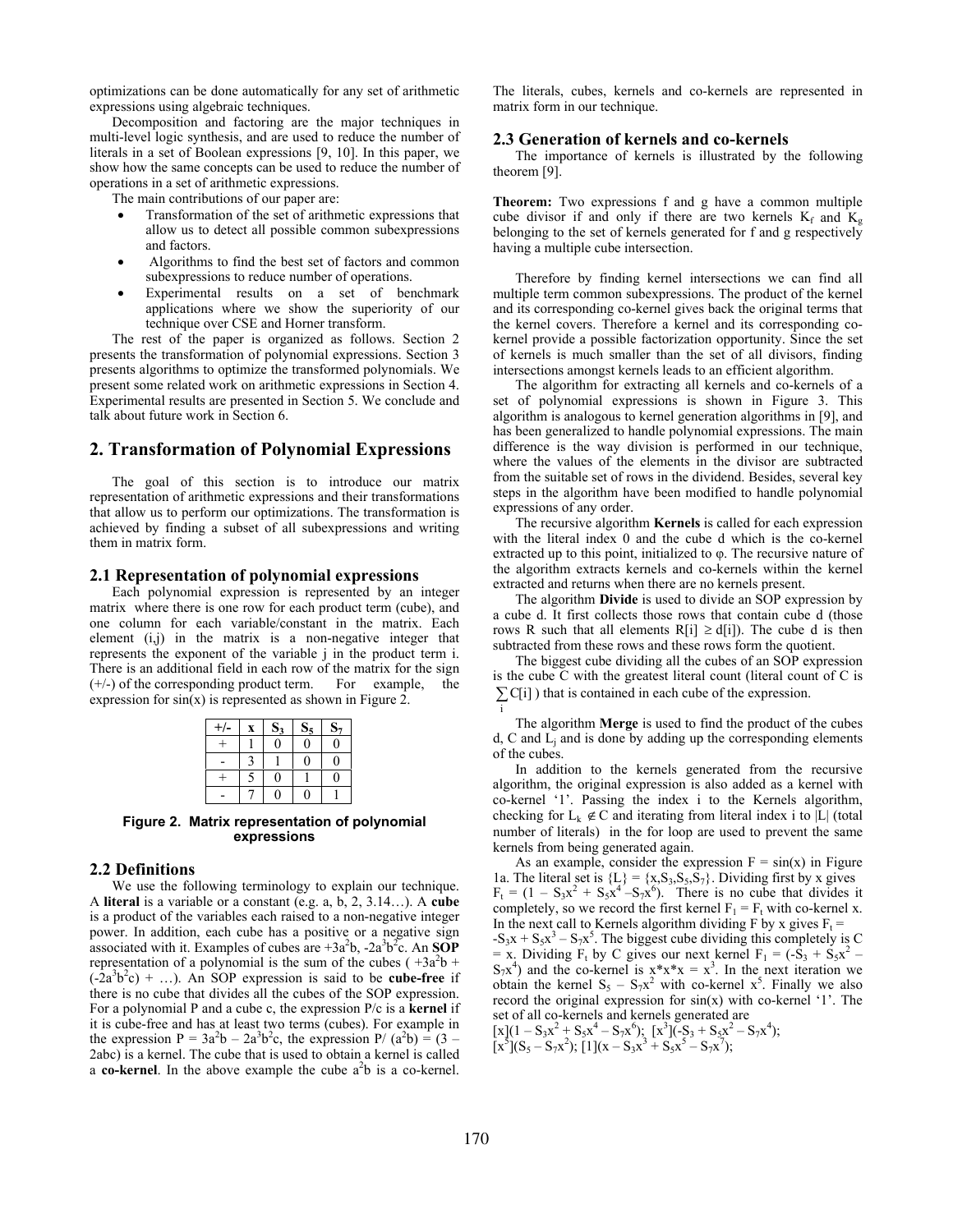*FindKernels({Pi},{Li}) { {Pi } = Set of polynomial expressions;*   ${L_i}$  = Set of Literals;  $\{D_i\}$  = Set of Kernels and Co-Kernels =  $\phi$ ;  $\forall$  *Expressions P<sub>i</sub> in {P<sub>i</sub>}*  ${D_i} = {D_i} \cup {Kernels(0, P_i, \phi)} \cup {P_i, I};$  *return {Di}; } Kernels(i,P,d) { i = Literal Number ; P =expression in SOP;*   $d = Cube;$  $D = Set of Divisors = \phi$ ;  $for(j = i; j < |L|; j++)$  *{ If( Lj appears in more than 1 row) {*   $F_t = \textbf{Divide}(P, L_j);$  $C = \text{Largest Cube dividing each cube of } F_t$ ; *if*(  $(L_k \notin C) \ \forall \ (k \leq j)$  )  *{*   $F_1 = \text{Divide}(F_t, C)$ ; // kernel  $D_l = \text{Merge}(d, C, L_i);$ // co-kernel  $D = D \cup D_1 \cup F_1;$  $D = D \cup \textit{Kernels}(i, F_1, D_1);$  *} } } return D; } Divide(P,d) {*   $P = Expression$ ;  $d = cube$ ;  *Q = set of rows of P that contain cube d;*   $\forall$  *Rows*  $R_i$  of Q  *{*   $\nabla$  *Columns j in the Row R<sub>i</sub>*  $R_i[j] = R_i[j] - d[j]$ ;  *} return Q; }*   $Merge(C_1, C_2, C_3)$ *{*   $C_1, C_2, C_3 = cubes;$  *Cube M;*   $for(i = 0; i <$  *Number of literals;*  $i++$ )  $M[i] = C_{1}[i] + C_{2}[i] + C_{3}[i];$  *return M; }* 

**Figure 3. Algorithms for kernel and co-kernel extraction**

#### **2.4 Constructing Kernel Cube Matrix (KCM)**

 All kernel intersections and multiple term factors can be identified by arranging the kernels and co-kernels in a matrix form. There is a row in the matrix for each kernel (co-kernel) generated, and a column for each distinct cube of a kernel generated. The KCM for our  $sin(x)$  expression is shown in Figure 5a. The kernel corresponding to the original expression (with cokernel '1') is not shown for ease of presentation. An element (i,j) of the KCM is '1', if the product of the co-kernel in row i and the kernel-cube in column j gives a product term in the original set of expressions. The number in parenthesis in each element represents the term number that it represents. A **rectangle** is a set of rows and set of columns of the KCM such that all the elements are '1'. The **value** of a rectangle is the number of operations saved by selecting the common subexpression or factor corresponding to that rectangle.

 Selecting the optimal set of common subexpressions and factors is equivalent to finding a maximum valued covering of the KCM, and is analogous to the minimum weighted rectangular covering problem described in [11], which is NP-hard. We use a greedy iterative algorithm described in Section 3.1 where we pick the best prime rectangle in each iteration. A **prime rectangle** is a rectangle that is not covered by any other rectangle, and thus has more value that any rectangle it covers.

 Given a rectangle with the following parameters, we can calculate its value:

 $R =$  number of rows ;  $C =$  number of columns

 $M(R_i)$  = number of multiplications in row (co-kernel) i.

 $M(C_i)$  = number of multiplications in column (kernel-cube i). Each element  $(i,j)$  in the rectangle represents a product term equal to the product of co-kernel i and kernel-cube j, which has a total number of  $M(R_i) + M(C_i) + 1$  multiplications. The total number of multiplications represented by the whole rectangle is equal to  $R^* \sum M(C_i) + C^* \sum M(R_i) + R^*C$  $*\sum_{i} M(C_i) + C^* \sum_{i} M(R_i) + R^*C$ . Each row in the

rectangle has  $C - 1$  additions for a total of  $R^*(C-1)$  additions.

By selecting the rectangle, we extract a common factor with  $\sum M(C_i)$  multiplications and C -1 additions. This common *C*

factor is multiplied by each row which leads to a further  $\sum M(R_i) + R$  *multiplications. Therefore the value of a R*

rectangle, which represents the savings in the number of operators by selecting the rectangle can be written as shown in Equation I.

Value<sub>1</sub> = {
$$
(C-1)^*(R+\sum_{R} M(R_i))+(R-1)^*(\sum_{C} M(C_i))
$$
  
+  $(R-1)^*(C-1)$  (I)

# **2.5 Constructing Cube Literal Incidence Matrix (CIM)**

The KCM allows the detection of multiple cube common subexpressions and factors. All possible cube intersections can be identified by arranging the cubes in a matrix where there is a row for each cube and a column for each literal in the set of expressions. The CIM for our  $sin(x)$  expression is shown in Figure 2.

 Each cube intersection appears in the CIM as a rectangle. A **rectangle** in the CIM is a set of rows and columns such that all the elements are non-zero. The value of a rectangle is the number of multiplications saved by selecting the single term common subexpression corresponding to that rectangle. The best set of common cube intersections is obtained by a maximum valued covering of the CIM. We use a greedy iterative algorithm described in Section 3.2, where we select the best prime rectangle in each iteration. The common cube C corresponding to the prime rectangle is obtained by finding the minimum value in each column of the rectangle. The value of a rectangle with R rows can be calculated as follows.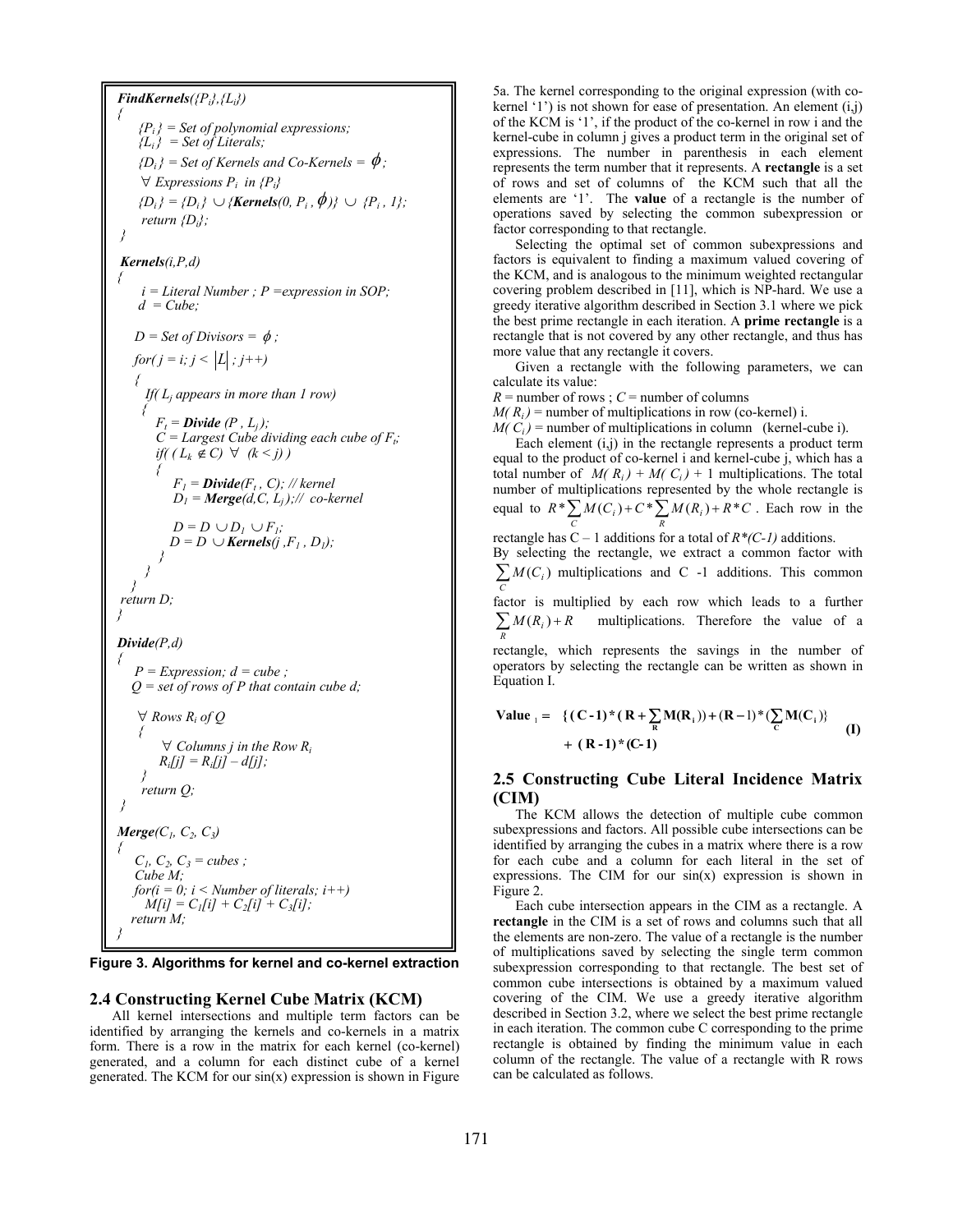Let  $\Sigma$ C[i] be the sum of the integer powers in the extracted cube C. This cube saves  $\Sigma$ C[i] – 1 multiplications in each row of the rectangle. The cube itself needs  $\Sigma$ C[i] – 1 multiplications to compute. Therefore the value of the rectangle is given by the equation:

Value<sub>2</sub> = (R - 1)\*(
$$
\sum C[i] - 1
$$
) (II)

# **3. Factoring and eliminating common subexpressions**

In this section we present two algorithms that detect kernel and cube intersections. We first extract kernel intersections and eliminate all multiple term common subexpressions and factors. We then extract cube intersections from the modified set of expressions and eliminate all single cube common subexpressions.

#### **3.1 Extracting kernel intersections**



**Figure 4. The algorithm for finding kernel intersections**

 The algorithm for finding kernel intersections is shown in figure 4, and is analogous to the **Distill** procedure [9] in logic synthesis. It is a greedy iterative algorithm in which the best prime rectangle is extracted in each iteration. In the outer loop, kernels and co-kernels are extracted for the set of expressions  $\{P_i\}$ and the KCM is formed from that. The outer loop exits if there is no favorable rectangle in the KCM. Each iteration in the inner loop selects the most valuable rectangle if present, based on our value function in Equation I. This rectangle is added to the set of expressions and a new literal is introduced to represent this rectangle. The kernel cube matrix is then updated by removing those 1's in the matrix that correspond to the terms covered by the selected rectangle. For example, for the KCM for the  $sin(x)$ expression shown in Figure 5a, consider the rectangle that is formed by the row  $\{2\}$  and the columns  $\{5,6,7\}$ . This is a prime rectangle having  $R = 1$  row and  $C = 3$  columns. The total number of multiplications in rows  $\sum M(R_i) = 2$  and total number of *R*

multiplications in the columns  $\sum M(C_i)$  $\sum_{i} M(C_i) = 6$ . This is the most

valuable rectangle and is selected. Since this rectangle covers the terms 2,3 and 4, the elements in the matrix corresponding to these terms are deleted. No more favorable (valuable) rectangles

|             |                                |     | $-S_3x$ | $S-x^4$<br>55 <sub>A</sub> | $C = 0$<br>$-57X$ | $\sim$<br>- 33 | 55X | $-S_7x^*$ | בע  | "\J'/ A |
|-------------|--------------------------------|-----|---------|----------------------------|-------------------|----------------|-----|-----------|-----|---------|
|             | $\mathbf{v}$<br>л              | (1) | (2)     | (3)                        | 1(4)              |                |     |           |     |         |
| $\sim$<br>∸ | $\mathbf{v}^{\mathsf{J}}$<br>А |     |         |                            |                   | 1(2)           | (3) | 1(4)      |     |         |
| $\sim$<br>ر | ູລ<br>л                        |     |         |                            |                   |                |     |           | د ا | 1(4)    |

Figure 5a. Kernel cube matrix (1<sup>st</sup> iteration)

are extracted in this KCM, and now we have two expressions, after rewriting the original expression for  $sin(x)$ .

 $sin(x) = x_{(1)} + (x^3d_1)_{(2)}$  $d_1 = (-S_3)_{(3)}^{(1)} + (\dot{S}_5 x^2)_{(4)}^{(2)} - (S_7 x^4)_{(5)}$ 

Extracting kernels and co-kernels as before, we have the KCM shown in Figure 5b.

| $S_5$<br>$-S_7x$ |
|------------------|
|                  |
|                  |
|                  |

Figure 5b. Kernel Cube matrix (2<sup>nd</sup> iteration)

Again the original expressions for  $sin(x)$  and  $d_1$  are not included in the matrix to simplify representation. From this matrix we can extract 2 favorable rectangles corresponding to  $d_2$  $= (S_5 - S_7x^2)$  and  $d_3 = (1 + x^2d_1)$ . No more rectangles are extracted in the subsequent iterations and the set of expressions can now be written as shown in Figure 5c.

> $sin(x) = (xd_3)_{(1)}$  $d_3 = (1)_{(2)} + (x^2 d_1)_{(3)}$  $d_2 = (S_5)_{(4)} - (x^2S_7)_{(5)}$  $d_1 = (x^2 d_2)_{(6)} - (S_3)_{(7)}$

**Figure 5c. Expressions after kernel extraction** 

#### **3.2 Extracting Cube Intersections**

The procedure for finding kernel intersections finds the best multiple cube common factors. We can further optimize the expressions by finding single cube common factors among the set of cubes. A Cube Literal Incidence matrix (CIM) is formed from the set of expressions obtained after finding kernel intersections. The algorithm for extracting cube intersections is similar to the algorithm to extract kernel intersections (Figure 4). Each iteration in the outer loop generates a new matrix based on the cube intersections and literals generated in the previous iteration. Each iteration in the inner loop extracts the best valued cube intersection, based on the value function in Equation II, and rewrites the matrix by subtracting the cube from its corresponding rectangle in the matrix.

| Term | $+/-$ |   |                |                |       | C |       |       |  |
|------|-------|---|----------------|----------------|-------|---|-------|-------|--|
|      |       | X | d <sub>1</sub> | d <sub>2</sub> | $d_3$ |   | $S_3$ | $S_5$ |  |
|      |       |   | 0              | 0              |       | U |       | U     |  |
|      |       | U | 0              | U              |       |   |       | u     |  |
|      |       |   |                | 0              | 0     | 0 |       | O     |  |
|      |       | 0 | 0              | 0              | 0     | 0 |       |       |  |
|      |       | 2 | 0              | 0              |       | 0 | 0     | O     |  |
|      |       | 2 | 0              |                |       | 0 |       |       |  |
|      |       |   |                |                |       |   |       |       |  |

**Figure 6. Cube literal incidence matrix example** 

 As an example, consider the CIM in Figure 6 for the set of expressions in Figure 5c. The prime rectangle consisting of the rows {3,5,6} and the column {1} is extracted, which corresponds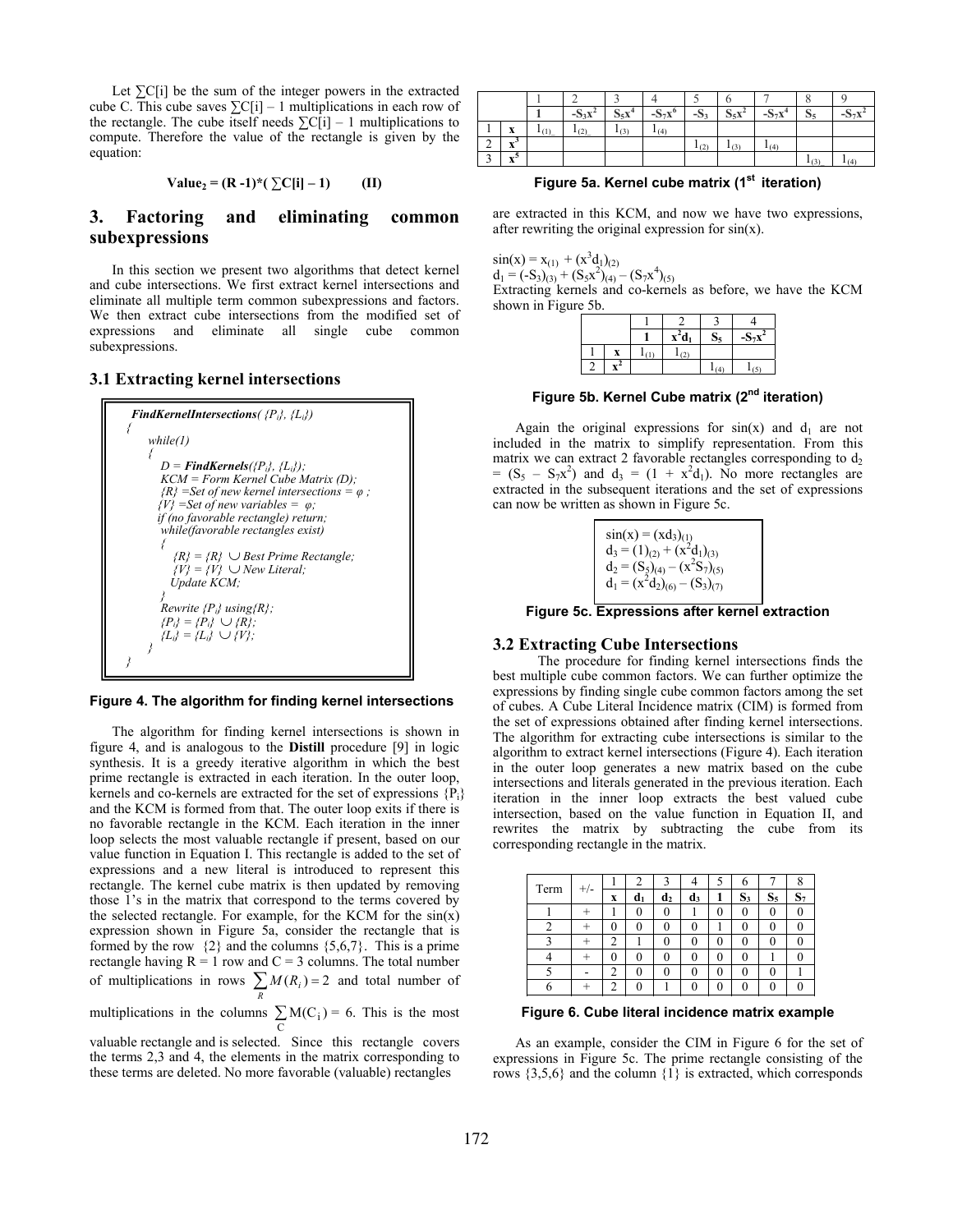to the common subexpression  $C = x^2$ . Using Equation (II), we can see that this rectangle saves two multiplications. This is the most favorable rectangle and is chosen. No more cube intersections are detected in the subsequent iterations A literal  $d_4 = x^2$  is added to the set of expressions which can now be written as shown in Figure 1c.

# **4. Related work**

Common subexpression elimination (CSE) and value numbering are the conventional techniques for redundancy elimination in general purpose programs. Both techniques are applied on a low level intermediate program representation [6], where each expression contains a maximum of two operands. The amount of improvement depends on this intermediate representation which in turn depends upon the original expressions. For example if there are two expressions  $F_1 = a^*b^*b$ and  $F<sub>2</sub> = c*b*b$ , then the common subexpression b<sup>\*</sup>b will be detected only if the expressions are parenthesized as  $F_1 = a^*(b^*b)$ and  $F_2 = c^*(b^*b)$ . Another drawback of these methods is that they are unable to perform factorization of polynomial expressions, which is an effective technique to reduce the number of multiplications in an expression. These techniques are sufficient for general purpose programs but are unable to fully optimize applications with polynomial expressions.

 Code generation for simple arithmetic expressions by efficient use of common subexpression elimination and register allocation has been well studied [12, 13]. In [14] a technique for factorizing arithmetic expressions was proposed. But this technique can factor at a time, expressions consisting of either only multiplications or additions, and hence cannot do the same optimizations as our technique.

 Horner form is the default way of evaluating trigonometric functions in many libraries. A Horner form equation turns a polynomial expression into a nested set of multiplies and adds, perfect for machine evaluation using multiply-add instructions. A polynomial in a variable x

 $p(x) = a_0x^n + a_1x^{n-1} + \dots + a_{n-1}x + a_n$  is evaluated as

 $p(x) = (...(a_0x + a_1)x + a_2)x + ...a_{n-1})x + a_n$ 

But this method optimizes only one expression at a time and does not look for common subexpressions among a set of polynomial expressions. Besides it does not give good results for multivariate polynomials.

Symbolic algebra has been shown to be a good technique for manipulating polynomials and it has been shown to have applications in both high level synthesis [1] and low power embedded software optimization [2]. Symbolic algebra techniques can extract non-trivial factors like  $a^2 - b^2 = (a+b)(a-b)$ which our algebraic methods cannot. But a major drawback of the symbolic algebra method is that its results depend heavily on a set of library expressions. In the above example, it will be able to factorize the expression to  $(a+b)(a-b)$  only if it has a library expression (a+b) or (a-b). It should be noted that this is different from having an adder in the library. In comparison, our technique does not depend on any library expressions. Besides, symbolic algebra techniques are good at optimizing only one polynomial expression at a time. But our technique can optimize any number of polynomial expressions together.

# **5. Experimental results**

 The goal of our experiments was to investigate the usefulness of our technique in reducing the number of arithmetic operations in real life applications having a number of polynomial expressions. We found polynomial expressions to be prevalent in multimedia and signal processing applications [15, 16]and computer graphics applications [5]. In the examples 1 to 6, the polynomials were obtained from the basic blocks of the functions shown in the table. The application source code [15, 16] was compiled to Machine SUIF [17] intermediate representation from which we obtained the basic blocks. Our algorithm extracted arithmetic subgraphs from these basic blocks and optimized them using our techniques described in sections 2 and 3. To get bigger basic blocks and to optimize multiple polynomials we unrolled the loops in these examples. These functions consisted of a number of trigonometric functions like Sine and Cosine which were approximated by their Taylor series expansions. The polynomials in examples 7 to 10 are polynomial models used for multivariate polynomial interpolation schemes in computer graphics [5]. The average run time for our algorithms was **0.45s.** 

 We compared our technique with both Common subexpression elimination (CSE) and the Horner transformation. Local CSE [6] was applied to the basic blocks of the functions in the examples 1 to 6. For examples 7 to 10, we applied local CSE on an intermediate program representation of the polynomial expressions. Since the results of CSE depend upon the way the expressions are written, we parenthesized these expressions to enable CSE to detect the maximum number of common subexpressions. The Horner forms of the polynomials were obtained from calls to Maple [18]. In Table 1, we compare the number of additions (A) and multiplications (M) obtained from our technique with those obtained from CSE and Horner. We obtained an average savings of 42.5% in the number of multiplications over CSE and 32% savings over Horner. The average improvement in the number of additions was only 2.3% over CSE and 3.2% over Horner. This was because most of the improvement obtained from these examples was due to efficient factorization of the polynomial expressions and from finding single term common subexpressions, which only reduces the number of multiplications. We also estimated the savings in the number of clock cycles on the ARM7TDMI core [19] which is one of the industry's most popular 32-bit RISC microprocessor. It is a sequential processor with a three stage instruction pipeline. The ARM7TDMI features a multi-cycle 32x32 fixed-point multiplier that multiplies multiplicands in 8-bit stages, and has a worst case latency of five clock cycles. By weighing additions by By weighing additions by one clock cycle and multiplications by five clock cycles, we observed an average 39.6% improvement in clock cycles compared to CSE and an average 29.8% savings in the number of clock cycles compared to Horner.

 In summary, our results show that for a given set of polynomial expressions, our technique gives the best results in terms of savings in the number of operations. These optimizations are impossible to obtain using the conventional compiler techniques.

# **6. Conclusions**

The key contribution of our work is the development of a new methodology that can factor and eliminate common subexpressions in a set of polynomial expressions of any order and containing any number of variables. These techniques have been adapted from the algebraic techniques that have been established for multi-level logic synthesis. Our technique is superior to the conventional optimizations for polynomial expressions. Experimental results have demonstrated the benefits